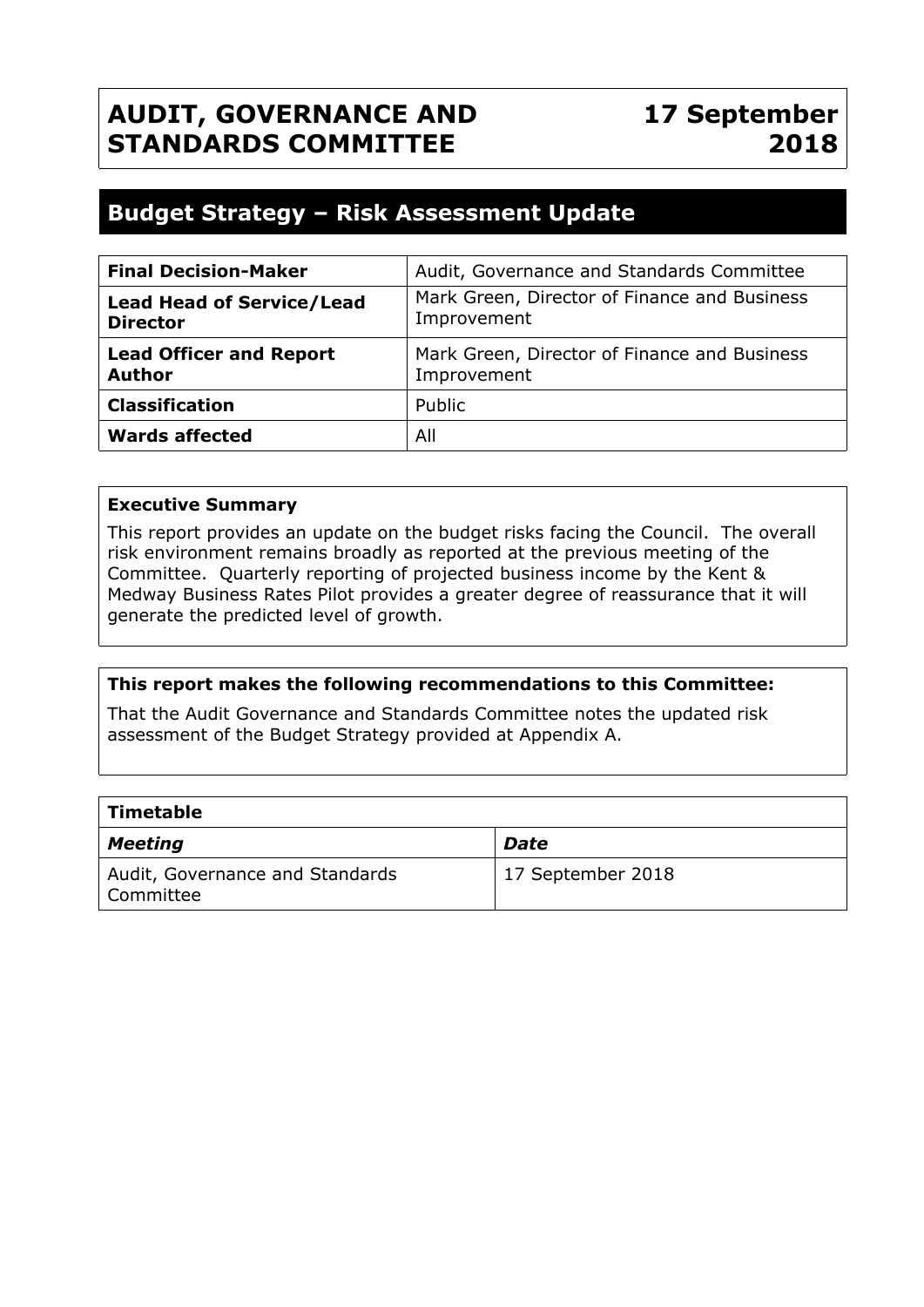## **1. INTRODUCTION AND BACKGROUND**

- 1.1 The remit of the Audit Governance and Standards Committee includes consideration of risk. Members have requested that the Budget Risk Matrix and Risk Register be updated and reported to each meeting of the Committee, so that it continues to be fully briefed on factors likely to affect the Council's budget position.
- 1.2 The key element in the Council's budget strategy is its rolling five year Medium Term Financial Strategy (MTFS). The current MTFS for 2018/19 – 2022/23 is currently being updated, in parallel with development of the Council's new five year Strategic Plan, with a view to presenting a new MTFS to Council at its December 2018 meeting. In line with the approach previously adopted, and given uncertainty about the future, MTFS projections will be prepared on the basis of various potential scenarios. These include the Council's likely financial position depending on the government's funding regime for local authorities (eg favourable, neutral, adverse) and the Council's appetite for growth. This in turn depends on its stance on, for example, increasing Council Tax, and expanding the capital programme to generate further income generating opportunities.
- 1.3 Uncertainty about the local government funding regime is captured in the budget risk register under the heading of 'adverse impact from changes in local government funding'. The medium term position from 2020/21 onwards, following the end of the current four year funding settlement, remains very unclear. However, there is now greater certainty about the position for next year following the government's announcement in July of a technical consultation on the 2019/20 local authority financial settlement. The key points for Maidstone amongst the proposals on which consultation is taking place are as follows.
	- The 2019/20 settlement will be in line with the four year settlement originally announced in 2016/17.
	- The government has indicated an 'initial preference' for removing all negative RSG payable by local authorities. This would mean a oneoff saving of £1.6 million for Maidstone in 2019/20 as compared with our current MTFS projections.
	- The government is minded to set a Council Tax referendum limit of 3%.
	- For payments after 2020, the government will explore how to use New Homes Bonus to incentivise housing growth, eg by linking it to the Housing Delivery Test.
- 1.4 The proposal in relation to negative RSG is particularly welcome. If the one-off saving of £1.6 million is held in reserve and used to cushion the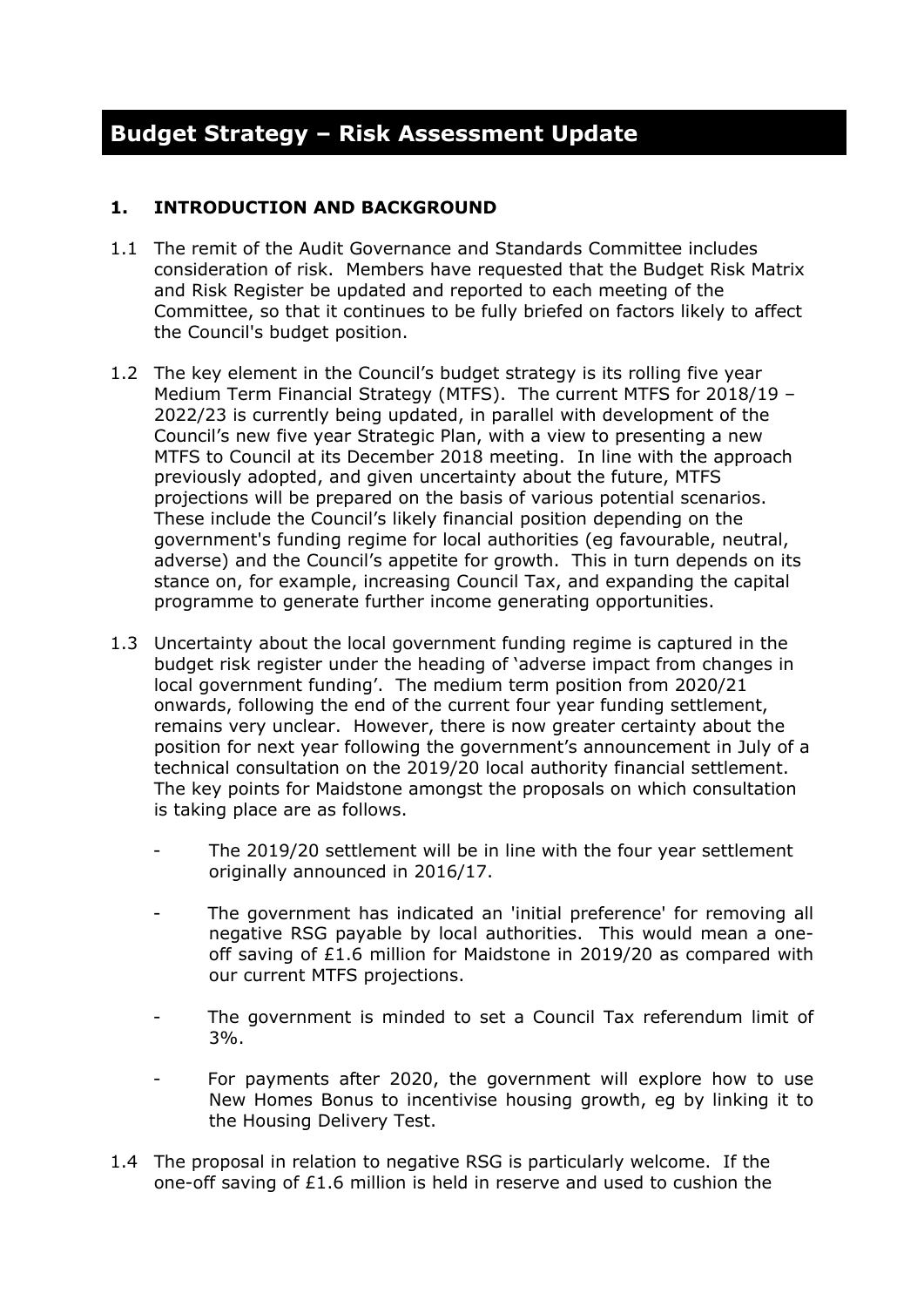impact of any negative changes in 2020/21, then this will reduce the level of risk faced by the authority.

- 1.5 The wider economic environment remains very uncertain. Previous reports on budget risks have highlighted our exposure to fluctuations in business rates income, with around 35% of the Council's business rates income coming from the retail sector, which is particularly exposed to economic fluctuations and general trends in consumer behaviour.
- 1.6 In addition to the direct impact of any reduction in business rates income, we would risk losing the projected benefits from participation in the Kent and Medway Business Rates Pilot. Monitoring for the first quarter of 2018/19 indicates that the projected business rates growth for Maidstone and the pilot area as a whole are is as follows.

| NNDR1      | Latest $\vert$ | Variance |
|------------|----------------|----------|
| projection | projection     |          |
| £000       | £000           |          |

Maidstone 1.15% Total Kent & Medway 319,581 320,504 0.29%

#### **Projected retained business rates income for 18/19 as at 30.6.08**

Although Maidstone Borough is now projecting a slightly slower growth figure than in its NNDR1 (January 2018) projections, the overall picture for the business rates pilot area is more positive, and this is what will determine our eventual allocation from the pilot proceeds.

1.7 The risks included in the Budget Risk Register have been reviewed in light of the above developments. A summary of the changes to the risk register is set out below. Appendix A sets out the budget risks in the form of a Risk Matrix and Risk Register.

|   | <b>Risk</b>                                                                     | Factor considered                                                                                                                                                                       | Implications for<br>risk profile                    |
|---|---------------------------------------------------------------------------------|-----------------------------------------------------------------------------------------------------------------------------------------------------------------------------------------|-----------------------------------------------------|
| Н | Adverse impact<br>from changes in<br>local government<br>funding                | This is a longstanding risk but the<br>government's consultation on the<br>2019/20 settlement indicates the<br>potential for slightly reduced risk<br>in the short term.                | $Im$ pact – no<br>change<br>Likelihood -<br>reduced |
| M | <b>Business Rates</b><br>pool / pilot fails to<br>generate<br>sufficient growth | Business rates income is now<br>projected to be slightly lower than<br>forecast for 2018/19 in Maidstone<br>but the overall position for the<br>Kent & Medway area is more<br>positive. | $Im$ pact – no<br>change<br>Likelihood -<br>reduced |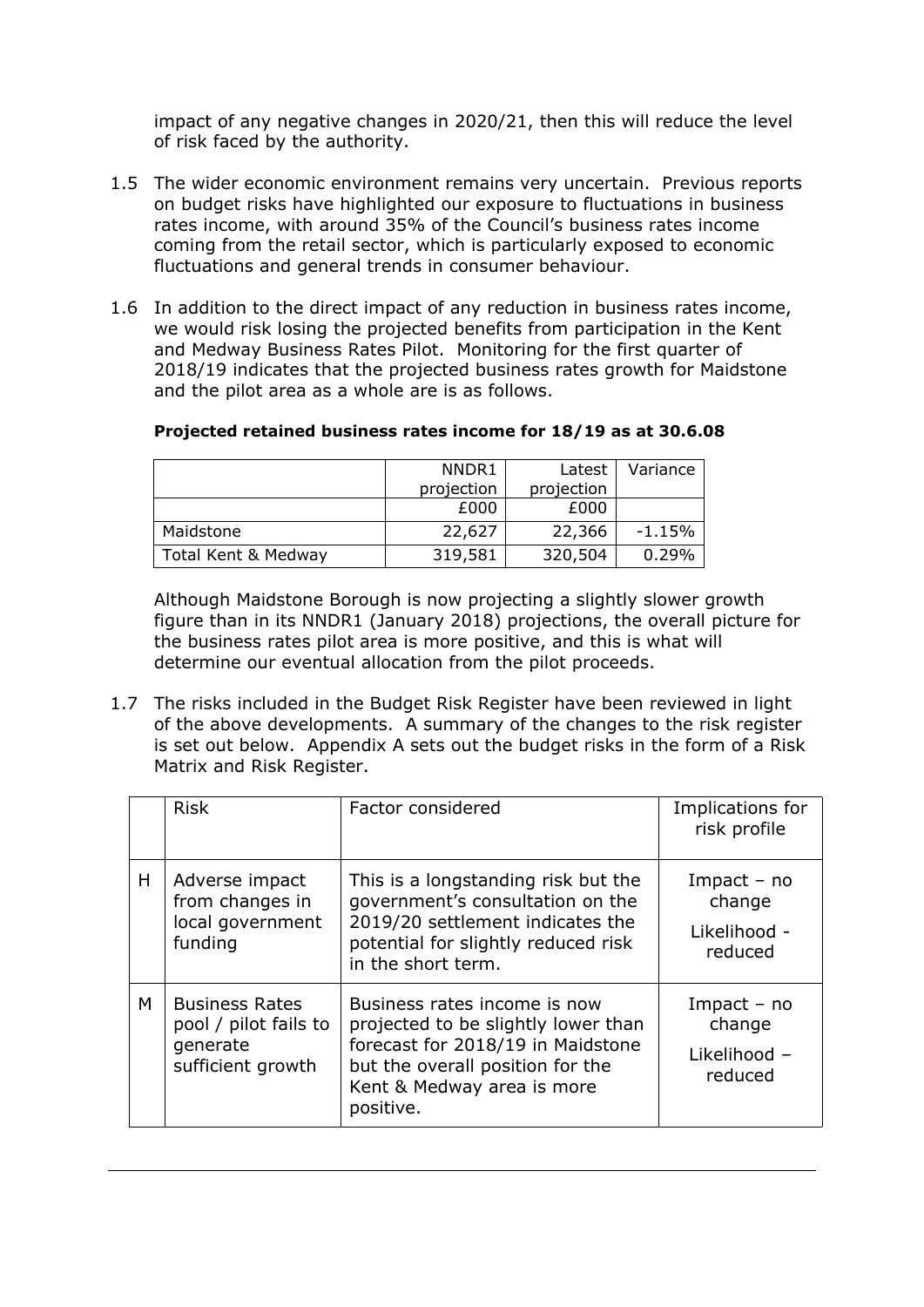### **2. AVAILABLE OPTIONS**

- 2.1 Option 1 The Committee may wish to consider further risks not detailed in Appendix A or vary the impact or likelihood of any risks. This may impact the Council's service planning and/or be reflected in the developing Medium Term Financial Strategy.
- 2.2 Option 2 The Committee notes the risk assessment set out in this report and makes no further recommendations.

#### **3. PREFERRED OPTION AND REASONS FOR RECOMMENDATIONS**

3.1 Option 2 – It is recommended that the Committee notes the risk assessment.

#### **4. RISK**

4.1 Risk is addressed throughout this report so no further commentary is required here.

#### **5. CONSULTATION RESULTS AND PREVIOUS COMMITTEE FEEDBACK**

- 5.1 Each year the council as part of the development of the MTFS and the budget carries out consultation on the priorities and spending of the council.
- 5.2 A Residents' Survey will be carried out as part of the consultation on the new Strategic Plan and the updated MTFS 2019/20 – 2023/24. Individual budget proposals will be subject to review by the Service Committees.

#### **6. NEXT STEPS: COMMUNICATION AND IMPLEMENTATION OF THE DECISION**

6.1 The Audit, Governance and Standards Committee plans to continue keeping the budget risk profile under review at subsequent meetings.

#### **7. CROSS-CUTTING ISSUES AND IMPLICATIONS**

| Issue                                           | <b>Implications</b>                                               | Sign-off                                      |
|-------------------------------------------------|-------------------------------------------------------------------|-----------------------------------------------|
| <b>Impact on Corporate</b><br><b>Priorities</b> | The Medium Term<br>Financial Strategy and<br>the budget are a re- | Director of<br>Finance and<br><b>Business</b> |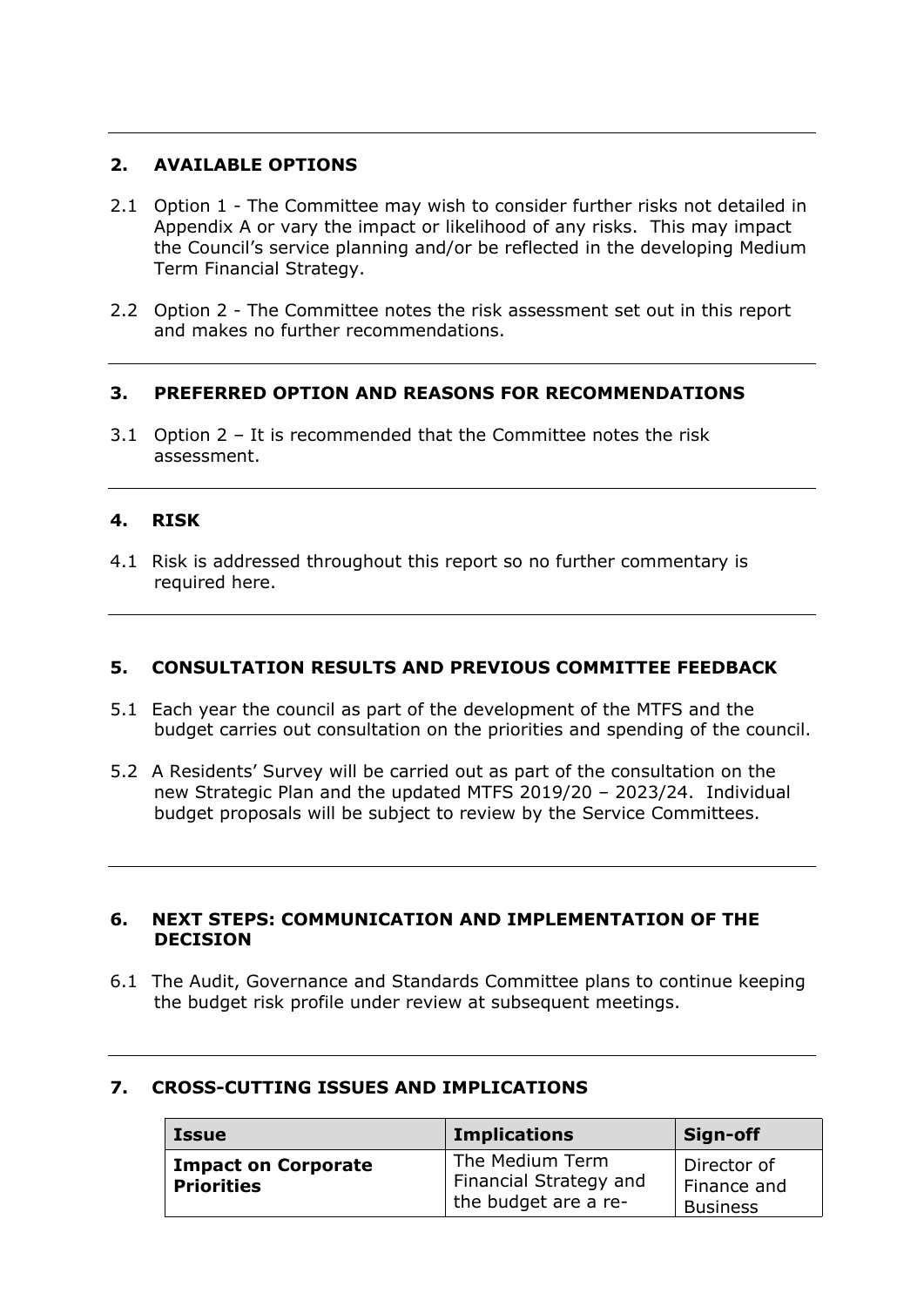|                                              | statement in financial<br>terms of the priorities<br>set out in the strategic<br>plan. They reflect the<br>Council's decisions on<br>the allocation of<br>resources to all<br>objectives of the<br>strategic plan.                        | Improvement                                                  |
|----------------------------------------------|-------------------------------------------------------------------------------------------------------------------------------------------------------------------------------------------------------------------------------------------|--------------------------------------------------------------|
| <b>Risk Management</b>                       | Matching resources to<br>priorities in the context<br>of the significant<br>pressure on the<br>Council's resources is a<br>major strategic risk.<br>Specific risks are set out<br>in Appendix A.                                          | Director of<br>Finance and<br><b>Business</b><br>Improvement |
| <b>Financial</b>                             | The budget strategy and<br>the MTFS impact upon<br>all activities of the<br>Council. The future<br>availability of resources<br>to address specific<br>issues is planned<br>through this process.                                         | Director of<br>Finance and<br><b>Business</b><br>Improvement |
| <b>Staffing</b>                              | The process of<br>developing the budget<br>strategy will identify the<br>level of resources<br>available for staffing<br>over the medium<br>term.                                                                                         | Director of<br>Finance and<br><b>Business</b><br>Improvement |
| Legal                                        | The Council has a<br>statutory obligation to<br>set a balanced budget<br>and development of<br>the MTFS and the<br>strategic revenue<br>projection in the ways<br>set out in this report<br>supports achievement of<br>a balanced budget. | Director of<br>Finance and<br><b>Business</b><br>Improvement |
| <b>Privacy and Data</b><br><b>Protection</b> | No implications.                                                                                                                                                                                                                          | Director of<br>Finance and<br><b>Business</b><br>Improvement |
| <b>Equalities</b>                            | The Council's budgeted<br>expenditure will have a<br>positive impact as it will<br>enhance the lives of all<br>members of the<br>community through the                                                                                    | Director of<br>Finance and<br><b>Business</b><br>Improvement |